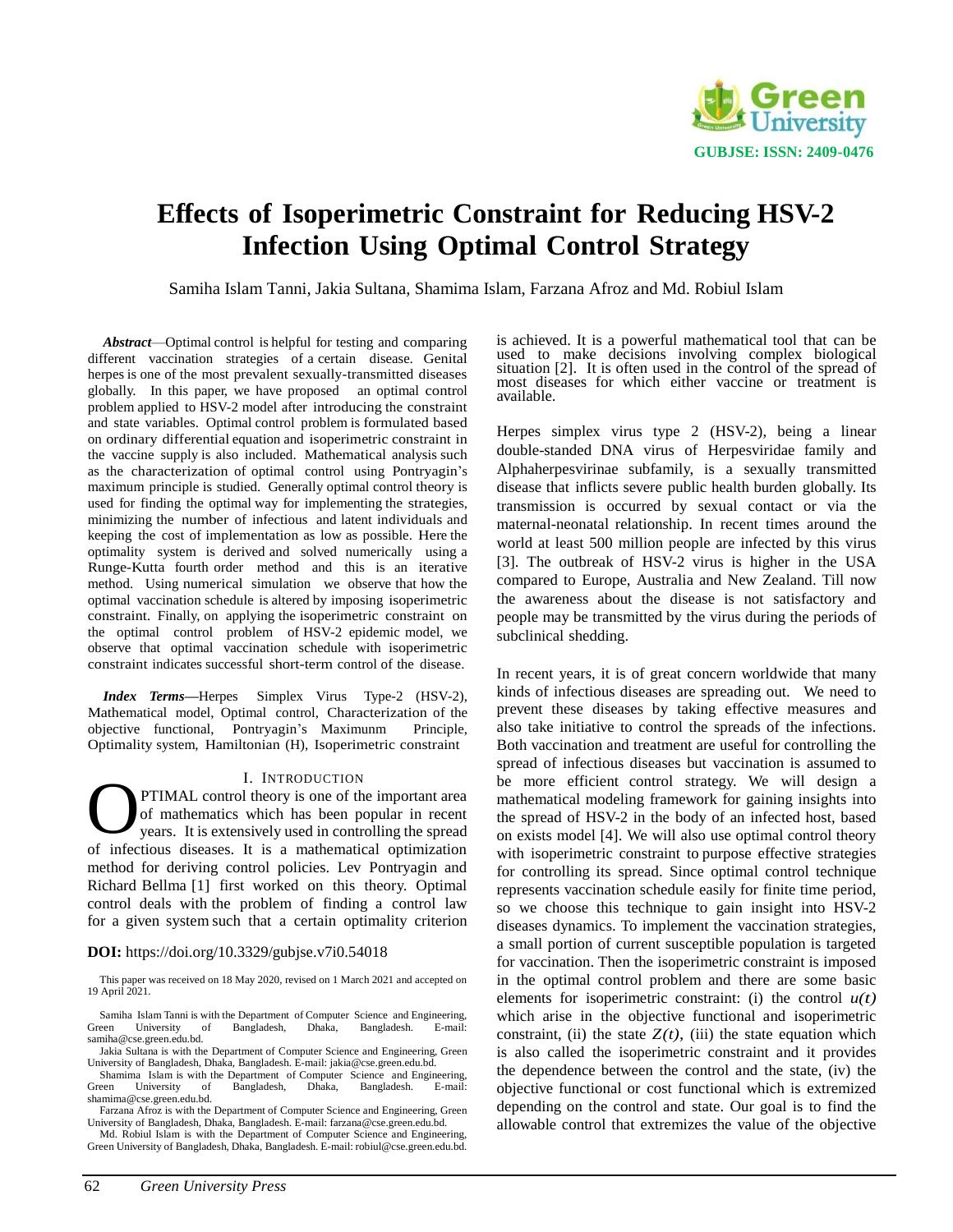functional by generating a satisfactory state. Then we exhibit how the optimal control with isoperimetric constraint is used to minimize the number of infected individuals and ultimately for preventing the disease.

# II. FORMULATION OF HSV-2 MATHEMATICAL MODEL

Now we will design a HSV-2 transmission model (without any control). The basic model is designed by sub-dividing the total, homogeneously-mixed, heterosexual, sexuallyactive population at time  $t$ , denoted by  $N(t)$ , into mutually- exclusive compartments for individuals that are susceptible  $S(t)$ , exposed to HSV-2 without any clinical symptoms of the disease  $E(t)$ , infectious (virus shedding) with clinical symptoms of HSV-2  $H(t)$  and infectious but their infection is quiescent  $Q(t)$ , so that  $N(t)=S(t)+E(t)+T(t)$  $H(t)+Q(t)$ .

The increase of the susceptible population is occurred by the recruitment of new sexually-active individuals which are also assumed susceptible and the rate at which the susceptible population is increased is denoted by b and this is the birth rate. This population is diminished by death at a rate d and the acquisition of infection, following effective contact with infectious individuals (in the *H* and *Q* classes), at a rate *c*. The parameter  $0 \le \theta < 1$  is called modification parameter and it indicates that the infectivity of the infectious individuals is lower in the quiescent class *Q* compared to those in the *H* class (that is, we assume that infectious individuals in the quiescent state are less infectious than nonquiescent infectious individuals, because we consider that the viral load is reduced in that stage). considering the above assumptions and parameters which are defined, we get the following equation which determine the rate of change of the susceptible population:

$$
\frac{dS}{dt} = bN(t) - dS(t) - cS(t)(H + \theta Q)(t).
$$

Now we consider the case of exposed class. When the susceptible individuals are infected at the rate c, then we get the population of exposed class which is reduced when the clinical symptoms by exposed individuals are developed at a rate *e* and natural death rate *d*. Then we get,

$$
\frac{dE}{dt} = cS(t)(H + \theta Q)(t) - (e + d)E(t).
$$

The population of infectious but non-quiescent individuals *H(t)* is increased at the rates *e* and *r* which are the development of symptoms of exposed individuals and the reactivation of symptoms by individuals in the quiescent state respectively. Further, this population is diminished at the rates *q, d* and *a<sub>1</sub>* which are the acquisition of quiescence status, natural death and disease-induced death rate respectively. Thus,

$$
\frac{dH}{dt} = eE(t) + rQ(t) - qH(t) - dH(t) - a_1H(t).
$$

Similarly, for the quiescent class  $Q(t)$ , the rate of change of the population of individuals is increased at the rate *q* which is

the accession of quiescence individuals in the H(t) class and decreased at the rates r, d and a2, which are re-activation of symptoms, natural death rate and disease-induced death rate respectively.

$$
\frac{dQ}{dt} = qH(t) - rQ(t) - dQ(t) - a_2Q(t).
$$

The rate of change of the total population is given by

$$
\frac{dN}{dt} = (b - d)N(t) - (a_1 + a_2)(H(t) + Q(t)).
$$

The strategy of the control we adopt consists of a vaccination program. Our goal is to minimize the number of infected individuals. We introduce a control *u(t)* into the basic model that represents the percentage of susceptible individuals being vaccinated at time *t* which efforts as controls to curtail the spread of HSV-2. Here as a control class, piecewise continuous functions defined on  $[0, t_f]$ , with the bound  $0 \le u(t) \le 1$  is chosen. It is to be noted that,  $u(t) = 1$ corresponds to maximal use of vaccination. The vaccination is absent for  $u(t) = 0$ .

So the controlled mathematical system is given by the following system of differential equations:

$$
\frac{dS}{dt} = bN(t) - dS(t) - cS(t)(H + \theta Q)(t) - u(t)S(t),
$$
\n
$$
\frac{dE}{dt} = cS(t)(H + \theta Q)(t) - (e + d)E(t) + \theta u(t)S(t),
$$
\n
$$
\frac{dH}{dt} = eE(t) + rQ(t) - qH(t) - dH(t) - a_1H(t) + (1 - \theta)u(t)S(t),
$$
\n
$$
\frac{dQ}{dt} = aH(t) - rQ(t) - dQ(t) - a_2Q(t)
$$
\n(1)

$$
\frac{dQ}{dt} = qH(t) - rQ(t) - dQ(t) - a_2Q(t),
$$
\n
$$
\frac{dN}{dt} = (b - d)N(t) - (a_1 + a_2)(H(t) + Q(t)).
$$

with initial conditions,

$$
S(0) = S_0 \ge 0, E(0) = E_0 \ge 0, H(0) = H_0 \ge 0,
$$
  
 
$$
Q(0) = Q_0 \ge 0, N(0) = N_0.
$$
 (2)

A schematic diagram of the disease transmission among the individuals for the above model with vaccination control is shown in Fig.  $(1)$ :



Fig. 1. HSV-2 model with vaccination

## III. OPTIMAL CONTROL STRATEGY APPLIED TO THE HSV-2 MODEL

A. Formulation of our Optimal Control Problem We define our objective functional as

$$
J(u) = \int_0^{t_f} (A(H + \theta Q)(t) + u(t)^2) dt
$$
 (3)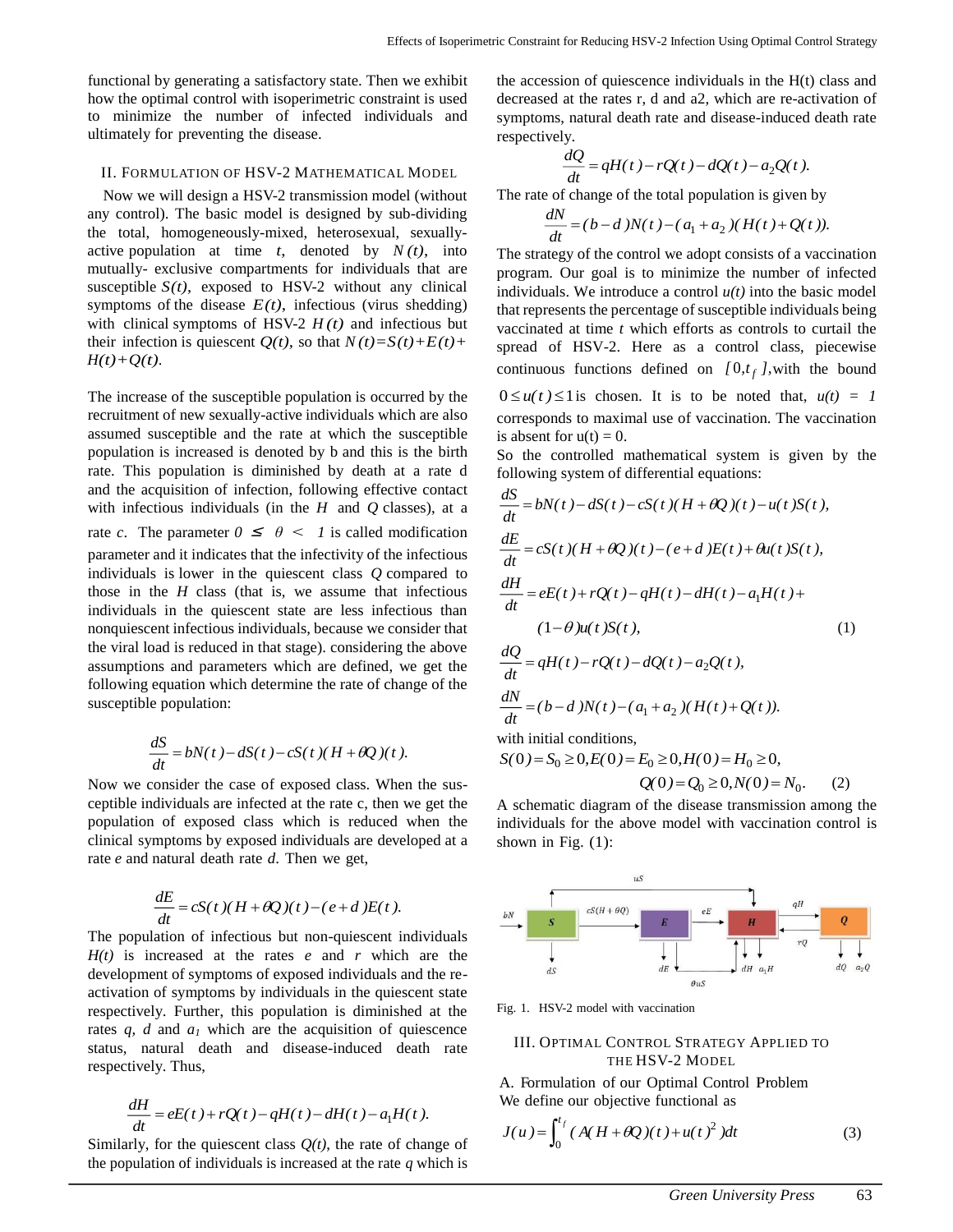subject to the system of equation (1) while the control set *U* is Lebesgue measurable and is defined as

$$
U = \{ u(t) \text{ is piecewise continuous function } |
$$
  

$$
0 \le u(t) \le 1, in[0, t_f] \}.
$$

Our aim is to minimize the total number of infected individuals as well as minimize the cost of vaccination given the initial population sizes of all four classes  $S(0)$ ,  $E(0)$ ,  $H(0)$  and *Q*(0). A is a weight parameter and this parameter indicates the comparative importance of the two terms in the functional. The first term in the objective functional,  $A(H + \theta Q)(t)$  stands for the total number of individuals who are infected and is taken as a measure of the death associated with the outbreak. We also consider a quadratic cost on the control, which is the simplest and widest used nonlinear representation of vaccination cost [5].

## IV. CHARACTERIZATION OF AN OPTIMAL **CONTROL**

Now we have to characterize the optimal control. For this we apply Pontryagin's maximum principle and the Hamiltonian H is also defined. For the optimal control  $u^*$ , we get a solution of the corresponding state system (1) which is  $X^*(t) =$  $(S^*(t), E^*(t), H^*(t), Q^*(t), N^*(t))$ . We see the existence of the adjoint variables  $\lambda_S(t)$ ,  $\lambda_E(t)$ ,  $\lambda_H(t)$ ,  $\lambda_Q(t)$ ,  $\lambda_N(t)$  and these variables satisfy the following equations: *'*

$$
\lambda_S = \lambda_S (d + c(H + \theta Q) + u) - \lambda_E (c(H + \theta Q) + \theta u) - \lambda_H ((1 - \theta)u),
$$
  
\n
$$
\lambda'_E = \lambda_E (e + d) - \lambda_H e,
$$
  
\n
$$
\lambda'_H = -A + (\lambda_S - \lambda_E) cS + \lambda_H (q + a_1 + d) - \lambda_{Qq} + \lambda_N (a_1 + a_2),
$$
  
\n
$$
\lambda'_Q = -A\theta + (\lambda_S - \lambda_E) cS\theta - \lambda_H r + \lambda_Q (r + a_2 + d) + \lambda_N (a_1 + a_2),
$$
  
\n
$$
\lambda'_N = \lambda_N (d - b) - \lambda_S b.
$$

with transversality conditions

$$
\lambda_i(t_f) = 0, i = S, E, H, Q, N.
$$

Furthermore, the optimal control  $u^*(t)$  is given by

$$
u^* = min[1, max[0, \frac{S(\lambda_S - \lambda H) - \theta S(\lambda_E - \lambda_H)}{2}]]
$$

Proof We have to find the optimal vaccination schedule and for this we use Pontryagin's Maximum Principle [6]. The Hamiltonian is defined as

$$
H = A(H + \theta Q) + u^2 + \lambda_S (bN - dS - cS(H + \theta Q) - uS)
$$
  
+  $\lambda_E (cS(H + \theta Q) - (e + d)E + \theta dS) + \lambda_H (eE + rQ$   
-  $(q + a_1 + d)H + (1 - \theta)uS) + \lambda_Q (qH - (r + a_2 + d)Q)$   
+  $\lambda_N ((b - d)N - (a_1 + a_2) (H + Q)).$ 

Here the associated adjoints for the state *S, E, H, Q, N* are  $\lambda_S$ ,  $\lambda_E$ ,  $\lambda_H$ ,  $\lambda_Q$ ,  $\lambda_N$  respectively. For finding the differential equation for the associated adjoin, the Hamiltonian is differentiated with respect to each state variable. Since the final time values of *S, E, H, Q* and *N* are not fixed, so the

values of the associated adjoints at the final time are zero. Therefore the adjoint system becomes

$$
\lambda_S = \lambda_S (d + c(H + \theta Q) + u) - \lambda_E (c(H + \theta Q) + \theta u) - \lambda_H ((1 - \theta) u),
$$
  
\n
$$
\lambda'_E = \lambda_E (e + d) - \lambda_H e,
$$
  
\n
$$
\lambda'_H = -A + (\lambda_S - \lambda_E) cS + \lambda_H (q + a_1 + d) - \lambda_Q q
$$
\n(4)  
\n
$$
+ \lambda_N (a_1 + a_2),
$$
  
\n
$$
\lambda'_Q = -A\theta + (\lambda_S - \lambda_E) cS\theta - \lambda_H r + \lambda_Q (r + a_2 + d)
$$
  
\n
$$
+ \lambda_N (a_1 + a_2),
$$
  
\n
$$
\lambda'_N = \lambda_N (d - b) - \lambda_S b.
$$

The transversality conditions for this system is

$$
\lambda_S(t_f) = 0, \lambda_E(t_f) = 0, \lambda_H(t_f) = 0, \lambda_Q(t_f) = 0, \lambda_N(t_f) = 0
$$
  
By optimal condition we have 
$$
\frac{\partial H}{\partial u}\Big|_{u=u^*} = 0
$$

$$
\Rightarrow 2u^* - \lambda_S S + \lambda_E \theta S + (1 - \theta) \lambda_H S = 0
$$

$$
\Rightarrow 2u^* = \lambda_S S - \lambda_E \theta S - (1 - \theta) \lambda_H S
$$

$$
\Rightarrow 2u^* = \lambda_S S - \lambda_E \theta S - \lambda_H S + \theta \lambda_H S
$$

$$
\Rightarrow 2u^* = S(\lambda_S - \lambda_H) - \theta S(\lambda_E - \lambda_H)
$$

$$
\Rightarrow u^* = \frac{S(\lambda_S - \lambda_H) - \theta S(\lambda_E - \lambda_H)}{2}
$$

Since  $u^*$  denotes the optimal control, we now solve for  $u^*$  and obtain the following control set:

$$
u^* = \frac{S(\lambda_S - \lambda_H) - \theta S(\lambda_E - \lambda_H)}{2}.
$$

By standard control agreement involving bounds on the controls, we conclude

$$
u^* = \begin{cases} 0 & \text{if } \frac{S(\lambda_S - \lambda_H) - \theta S(\lambda_E - \lambda_H)}{2} < 0, \\ \frac{S(\lambda_S - \lambda_H) - \theta S(\lambda_E - \lambda_H)}{2} & \text{if } 0 \le \frac{S(\lambda_S - \lambda_H) - \theta S(\lambda_E - \lambda_H)}{2} \le 1, \\ 1 & \text{if } \frac{S(\lambda_S - \lambda_H) - \theta S(\lambda_E - \lambda_H)}{2} > 1. \end{cases}
$$

In compact notion we get,

$$
u^* = min[1, max[0, \frac{S(\lambda_S - \lambda_H) - \theta S(\lambda_E - \lambda_H)}{2}]].
$$
 (5)

The state and the adjoint system both constitute the optimality system and the initial and transversality conditions together with the characterization of the optimal control are also included. Now we can utilize the characterization of the optimal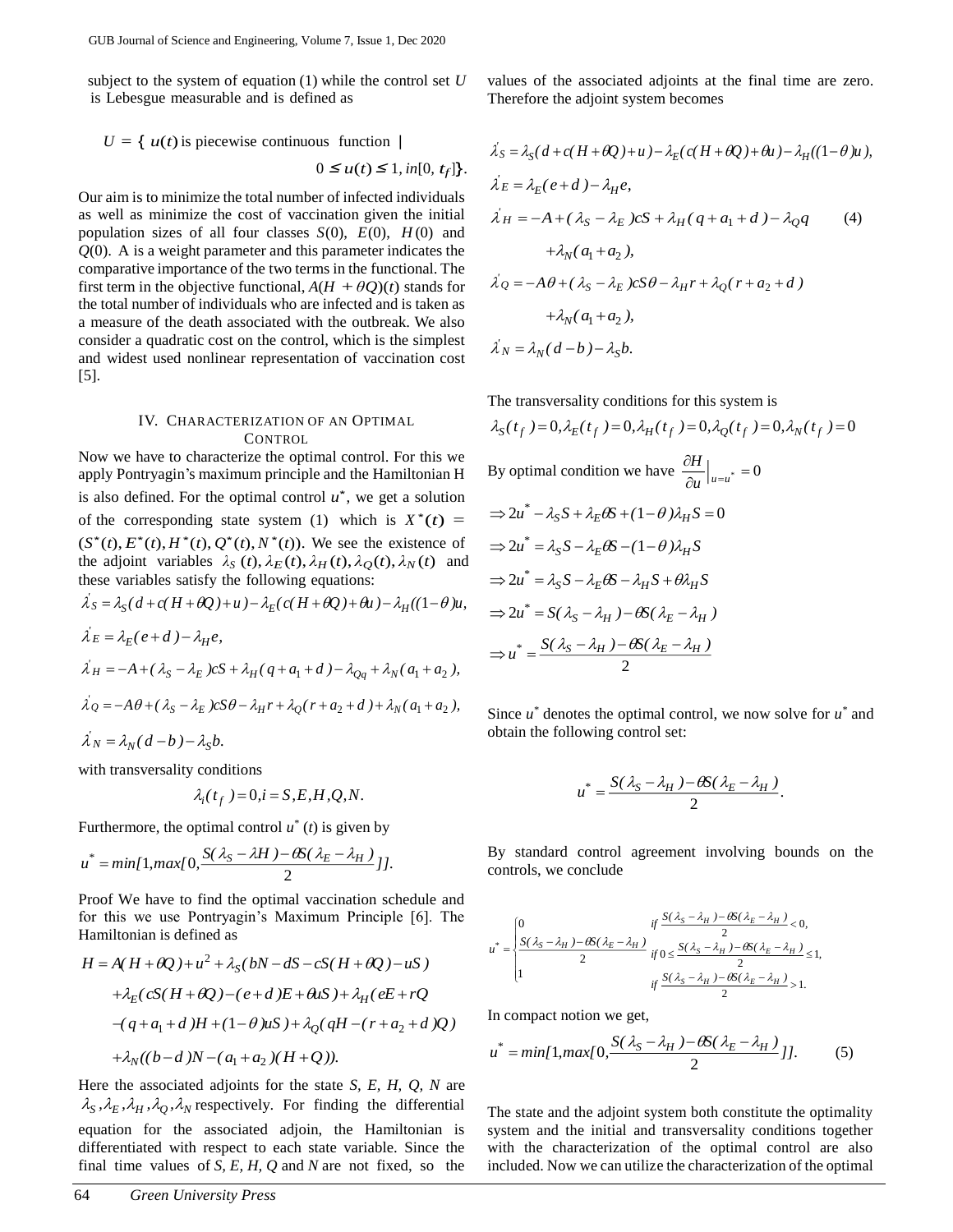control to get the following optimality system:

$$
S^* = bN^* - dS^* - cS^*(H^* + \theta Q^*) - u^*S^*,
$$
  
\n
$$
E^* = cS^*(H^* + \theta Q^*) - (e + d)E^* + \theta u^*S^*,
$$
  
\n
$$
H^* = eE^* + rQ^* - (q + a_1 + d)H^* + (1 - \theta)u^*S^*,
$$
  
\n
$$
Q^* = qH^* - (r + a_2 + d)Q^*,
$$
  
\n
$$
N^* = (b - d)N^* - (a_1 + a_2)(H^* + Q^*),
$$
  
\n
$$
\lambda_S' = \lambda_S(d + c(H^* + \theta Q^*) + u)
$$
  
\n
$$
-\lambda_E(c(H^* + \theta Q^*) + \theta u^*) - \lambda_H((1 - \theta)u^*),
$$
  
\n
$$
\lambda_E' = \lambda_E(e + d) - \lambda_H e,
$$
  
\n
$$
\lambda_H' = -A + (\lambda_S - \lambda_E)cS^* + \lambda_H(q + a_1 + d) - \lambda_Q q
$$
  
\n
$$
+\lambda_N(a_1 + a_2),
$$
  
\n
$$
\lambda_Q' = -A\theta + (\lambda_S - \lambda_E)cS^*\theta - \lambda_H r + \lambda_Q(r + a_2 + d)
$$
  
\n
$$
+\lambda_N(a_1 + a_2),
$$
  
\n
$$
\lambda_N' = \lambda_N(d - b) - \lambda_S b.
$$
  
\nwith initial conditions,  
\n
$$
S(0) = S_0, E(0) = E_0, H(0) = H_0, Q(0) = Q_0, N(0) =
$$
  
\n
$$
N_0, \lambda_S(t_f) = 0, \lambda_E(t_f) = 0, \lambda_H(t_f) = 0, \lambda_Q(t_f) = 0,
$$
  
\n
$$
\lambda_N(t_f) = 0.
$$

#### V. HSV-2 MODEL WITH ISOPERIMETRIC CONSTRAINT

Now we want to restrict our vaccination supply. We consider the case which implies the limited number of vaccination supplies and find the optimal vaccination schedule where only a given number of people are vaccinated.

The extension of our model is occured to get the idea about the practical situation in which the supply of vaccine is limited. If *Y* denotes the total number of susceptible people we can vaccinate over  $t_f$  years, then we get the following integral:

$$
\int_0^{t_f} S(t)u(t)dt = Y
$$

Here we get an integral constraint and this types of constraints are called isoperimetric constraints [2]. Now we introduce another state variable,  $Z(t)$  to handle this isoperimetric constraint. Then we get

$$
Z'(t) = S(t)u(t)
$$

$$
Z(0) = 0
$$

$$
Z(t_f) = Y
$$

The term  $Z(t_f) = Y$  indicates that all the vaccines should be used. So it will be more realistic if we work with  $Z(t_f) \leq Y$ .

From the numerical point of view this change is completely harmless. Considering all these we form a new optimality system which will be helpful for minimizing total number of infectious and quiescent infectious individuals and also the overall cost of the vaccination will be minimized over *t<sup>f</sup>* years. We can state the problem as follows:

$$
\lim_{u} \int_0^{t_f} (A(H + \theta Q(t) + u(t)^2) dt \tag{7}
$$

where the control set is

 $U = \{u : [0, t_f] \rightarrow [0, 1] | u$  is piecewise continuous function  $\}$ . Now we use Pontryagin's Maximum Principle [6] for finding the optimal vaccination schedule. At first we have to define the Hamiltonian as follows:

$$
H = A(H + \theta Q) + u^2 + \lambda_S (bN - dS - cS(H + \theta Q) - uS)
$$
  
+  $\lambda_E (cS(H + \theta Q) - (e + d)E + \theta uS) + \lambda_H (eE + rQ$   
-  $(q + a_1 + d)H + (1 - \theta)uS) + \lambda_Q (qH - (r + a_2 + d)Q)$   
+  $\lambda_N ((b - d)N - (a_1 + a_2)(H + Q)) + \lambda_Z (Su)$ .

Here we get the associated adjoints  $\lambda_S$ ,  $\lambda_E$ ,  $\lambda_H$ ,  $\lambda_Q$ ,  $\lambda_N$  and  $\lambda_Z$  for

the state *S, E, H, Q, N* and *Z* respectively. Since this time we have added constrains to the Hamiltonian, so we have to differentiate the Hamiltonian with respect to each state variable to find the differential equation for the associated adjoint. We also consider the fact that since *S, E, H, Q* and *N* do not have fixed values at the final time, it is obvious that the values of the associated adjoints at the final time are zero. Since *Z* has initial and terminal conditions,  $\lambda_Z$  has no transversality condition. Therefore, the adjoint system (4) is extended to

$$
\lambda'_{S} = \lambda_{S}(d + c(H + \theta Q) + u) - \lambda_{E}(c(H + \theta Q)
$$
  
\n
$$
+ \theta u) - \lambda_{H}((1 - \theta)u) - \lambda_{Z}u, \lambda_{S}(t_{f}) = 0
$$
  
\n
$$
\lambda'_{E} = \lambda_{E}(e + d) - \lambda_{H}e, \lambda_{E}(t_{f}) = 0
$$
  
\n
$$
\lambda'_{H} = -A + (\lambda_{S} - \lambda_{E})cS + \lambda_{H}(q + a_{1} + d) - \lambda_{Q}q
$$
  
\n
$$
+ \lambda_{N}(a_{1} + a_{2}), \lambda_{H}(t_{f}) = 0
$$
  
\n
$$
\lambda'_{Q} = -A\theta + (\lambda_{S} - \lambda_{E})cS\theta - \lambda_{H}r + \lambda_{Q}(r + a_{2} + d)
$$
  
\n
$$
+ \lambda_{N}(a_{1} + a_{2}), \lambda_{Q}(t_{f}) = 0
$$
  
\n
$$
\lambda'_{N} = \lambda_{N}(d - b) - \lambda_{S}b, \lambda_{N}(t_{f}) = 0
$$
  
\n
$$
\lambda'_{Z} = 0
$$

By optimal condition we have  $\frac{\partial H}{\partial u}\Big|_{u=u^*}=0$ д  $\overline{u}$ <sup> $\vert u=u^*$ </sup> *H*  $\Rightarrow$  2u<sup>\*</sup>  $-\lambda_S S + \lambda_E \theta S + (1-\theta) \lambda_H S + \lambda_Z S = 0$  $\Rightarrow$  2u<sup>\*</sup> =  $\lambda_S S - \lambda_E \theta S - (1 - \theta) \lambda_H S - \lambda_Z S$  $\Rightarrow$  2u<sup>\*</sup> =  $\lambda_S S - \lambda_E \theta S - \lambda_H S + \theta \lambda_H S - \lambda_Z S$  $\Rightarrow$  2u<sup>\*</sup> = S( $\lambda_S - \lambda_H - \lambda_Z$ ) –  $\theta S(\lambda_E - \lambda_H)$ 2  $\Rightarrow u^* = \frac{S(\lambda_S - \lambda_H - \lambda_Z) - \theta S(\lambda_E - \lambda_H)}{S(\lambda_S - \lambda_H)}$ 

For the implementation of constraints,  $u^*$  denotes the optimal control as earlier and we also solve for  $u^*$  to get the following control sets:

$$
u^* = \frac{S(\lambda_S - \lambda_H - \lambda_Z) - \theta S(\lambda_E - \lambda_H)}{2}
$$
 (9)

By standard control agreement involving bounds on the controls, we conclude

$$
u^* = \begin{cases} 0 & \text{if } \frac{S(\lambda_S - \lambda_H - \lambda_Z) - \theta S(\lambda_E - \lambda_H)}{2} & \text{if } \frac{S(\lambda_S - \lambda_H - \lambda_Z) - \theta S(\lambda_E - \lambda_H)}{2} < 0, \\ 1 & \text{if } \frac{S(\lambda_S - \lambda_H - \lambda_Z) - \theta S(\lambda_E - \lambda_H)}{2} \le 1 \\ & \text{if } \frac{S(\lambda_S - \lambda_H - \lambda_Z) - \theta S(\lambda_E - \lambda_H)}{2} > 1. \end{cases}
$$

In compact notion (5) is also extended to

$$
u^* = min[1, max[0, \frac{S(\lambda_S - \lambda_H - \lambda_Z) - \theta S(\lambda_E - \lambda_H)}{2}]], \quad (10)
$$

*,*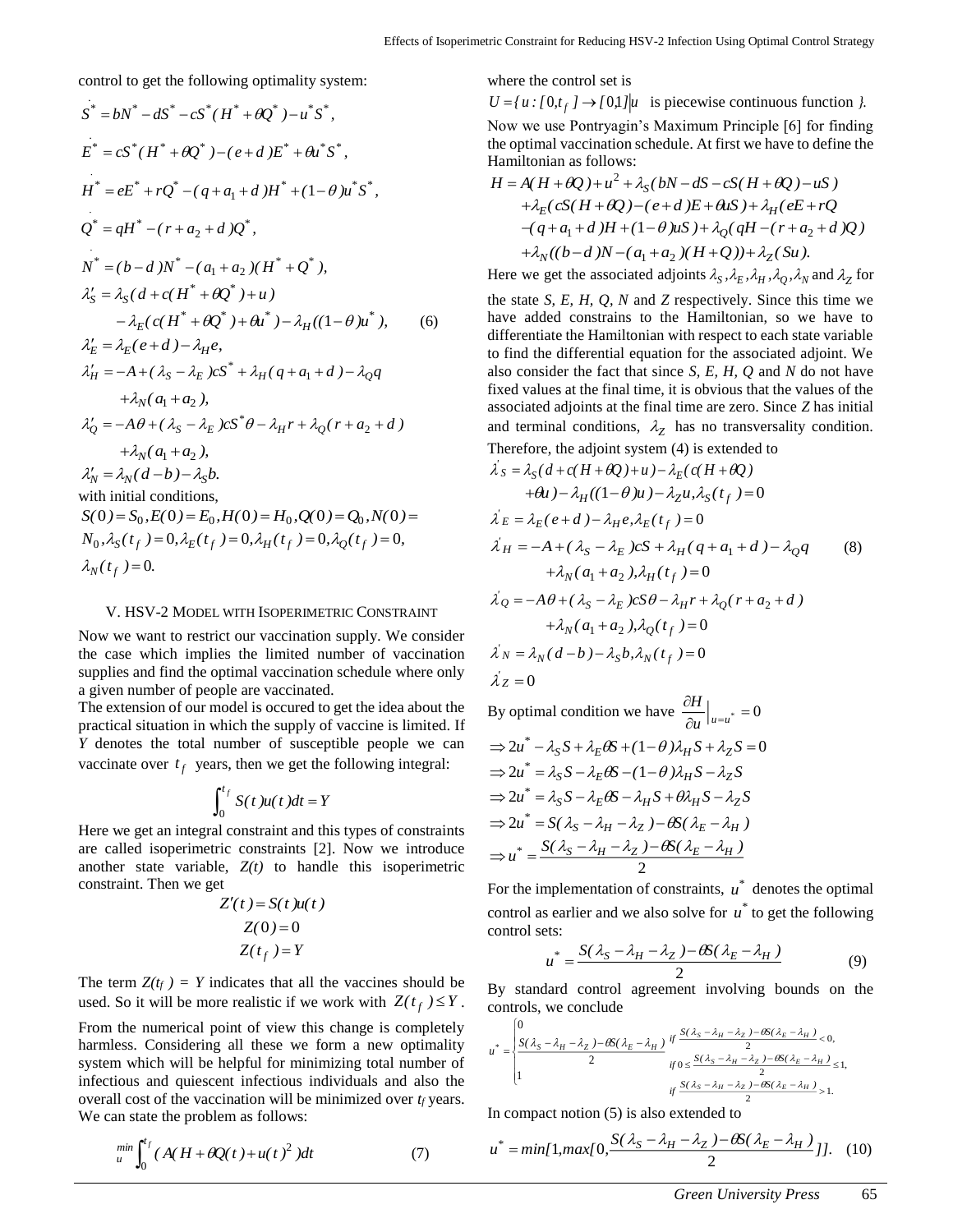## VI. NUMERICAL IMPLEMENTATION FOR CONSTRAINED **MODEL**

Now we solve the state and adjoint differential equations numerically and make a combination with the control characterization to illustrate our results. We have to compute the optimal state values where an initial guess for the control is given. The optimal state values can be computed by solving the equations (1), (6) with initial conditions  $Z(0) = 0$  and (2). Here the objective functional (3) is also used. In this case we use the Runge Kutta method of the fourth order and the equations are solved forward in time. After solving these equations we get the state values and the resulting state values are placed in adjoint equations (8). These adjoint equations with given final conditions are then solved backwards in time. For this case a fourth order Runge Kutta method is again employed. We use both state ad adjoint values to update the control using the characterization (9) and (10) which is our main focus. The entire process repeats itself and it terminates when current state, adjoint, and control values are sufficiently close to successive values. We can see the results for such iterative methods [7].

For the equation (8), we can write  $\lambda_Z(t) = k$  for all  $t \in [0, t_f]$ 

where  $k$  is an unknown constant. The value  $Z(t)$  directly affected by the value  $\lambda_Z(t) = k$ . We need to find the appropriate value of k and for this we use Matlab program. The optimal solutions satisfy both endpoint conditions,  $Z(0) = 0$ and  $Z(t_f) = Y$ : At first we consider the case where  $k = 0$ . We have already explained about optimal state, control, and adjoint values and in this case we compute these values. As we have mentioned earlier that, the state equations are solved forward in time and the condition  $Z(0) = 0$  is always satisfied. But we have to analyze the result for the condition  $Z(t_f)$ because it is important to check whether the mentioned process is suitable for the condition  $Z(t_f)$ . After testing with all sets of parameters, we have found that larger *k* values correspond to small values of  $Z(t_f)$ .

Now we analyze the changes in the the value *k*. Depending the value of  $Z(t_f)$ , it is increased or decreased associating with  $k =$ 0. Again it is necessary to compute the values of optimal state, adjoint, and control values. We obtain the value of  $Z(t_f)$  which is associated with the inputted value of *Y* and it changes the value of k accordingly. We can consider the current k value and its associated control, states and adjoints optimal if an only if  $Z(t_f) = Y$  is reasonably satisfied. We will input different values of k for finding the optimal values of state, adjoint, and control values and after getting the correct k value, the process terminates [8].

For the simulation process we use some parameters which are described in the table 1 and the parameters are chosen arbitrarily. In this case, vaccination is simulated for 20 years.

TABLE I DESCRIPTION AND PARAMETER VALUES OF THE HSV-2 MODEL



## A. Effects of Isoperimetric Constraint

Now we analyze the effcts of isoperimetric constraint. For this it is necessary to look at the optimal vaccination schedule given in the objective functional of (7) where there is no constraint on the number of susceptible population. To understand the effect when the isoperimetric constraint is absent, we remove the state variable  $Z(t)$  from the optimal control problem. After removing the state variable we get a new optimality system and this system is solved using Matlab program.

Now we use the values in Table 1 to run the new program and we get the optimal vaccination schedule and corresponding population dynamics.



Fig. 2. HSV-2 model without isoperimetric constraint, parameter values are taken from Table 1, with  $k = 0$ 

Unlimited supply of vaccines: In Fig. 2, first we consider the case where  $Y = +\infty$ , i.e, we treat the case where unlimited number of vaccines is available over the period of time, which means that we can vaccinate the susceptible individuals as many as we choose during the 20 years.



Fig. 3. HSV-2 model with isoperimetric constraint, parameter values are taken from Table 1, here *Y* = 3000 and *k .*= :000985223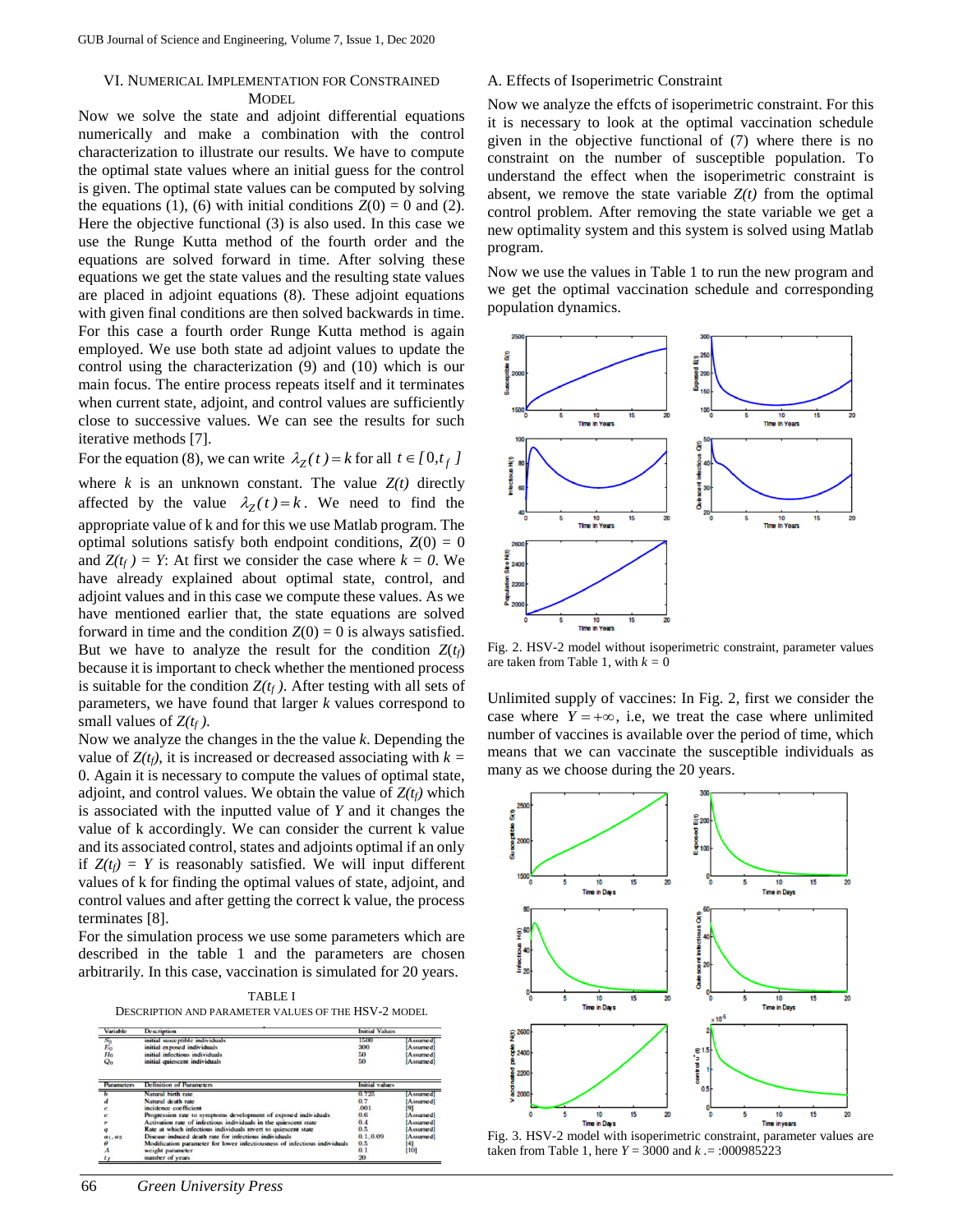Overall limited supply of vaccines: Now we consider the case where  $Y = 3000$ . This means we do have a limited number of 3000 vaccines to be used during the 20 years interval. Note that here we impose the end state *Z*(20) to be less or equal to 3000. Thus we allow the possibility of having no used vaccines in the end of 20 years. In this case we run the original program with *Z* = 3000. The program terminates at 0:00098522748905508 corresponding to  $Z(t_f) = 3000$ . The optimal vaccination schedule and corresponding population dynamics are displayed in Fig. 3.



Fig. 4. HSV-2 model with and without isoperimetric constraint, parameter values are taken from Table 1, with  $k = 0$  and  $k = 0:000985223$ 

Comparison: In Fig. 4, comparison between Fig. 2 and Fig. 3 is observed. Comparing the schedule we observe that there is a mentionable change in the infection and control variable after implementing isoperimetric constraint. From the figure with and without isoperimetric constraint we observe that isoperimetric constraint can play an important role for reducing the infection. In both cases, the infectious and quiescent infectious population decrease to zero. Thus we see that the model with isoperimetric constraint have positive effect for controlling HSV-2 infection during the 20-year time period.

## VII. CONCLUSION

We have proposed an extended HSV-2 model subject to isoperimetric constraint to study the case where the vaccination process is bounded at each instant t. The isoperimetric constraint is enforced during the whole process of a vaccination program. Here we have studied the situation with and without isoperimetric constraint and the effects of added constraint. Numerical results illustrate the optimal vaccination schedule with and without the constraint. Simulation results also indicate that the proposed control strategy is effective for reducing the number of infected individuals and the cost of vaccination because after implementing the isoperimetric constraints the population of the infectious and quiescent infectious classes have reduced significantly. The optimal control strategy with isoperimetric constraint also suggests that what amount of limited vaccination should be given to the patients to reduce the viral

infection to improve physical condition of the patient. So we can say optimal vaccination schedule with isoperimetric constraint gives significant control over disease for a finite time interval.

## VIII. ACKNOWLEDGEMENTS

This work was supported in part by the Center for Research, Innovation, and Transformation (CRIT) of Green University of Bangladesh (GUB).

## **REFERENCES**

- [1] Sethi, S. P. and G. L. Thompson. Optimal Control Theory: Applications to Management Science and Economics, Kluwer, Boston, 2nd edition, 2000.
- [2] S. Lenhart, J. Wortman. Optimal control applied to biological models. Taylor and Francis, Boca Raton, (2007).
- [3] Looker KJ, Garnett GP, Schmid GP. An estimate of the global prevalence and incidence of herpes simplex virus type 2 infection. Bull World Health Organ. vol. 86(10)(2008):805-812.
- [4] C.N. Podder and A. B.Gumel. Qualitative dynamics of a vaccination model for HSV-2. IMA Journal of Applied Mathematics. vol. 75 (1)(2010): 75-107.
- [5] Y. Zhou, H. Liu. Stability of Periodic Solutions for an SIS Model with Pulse Vaccination. Mathematical and Computer Modelling. vol. 38 (2003): 299-308.
- [6] Pontryagin, L. S., V. G. Boltyanskii, R. V. Gamkrelize, and E. F. Mishchenko. The Mathematical Theory of Optimal Processes, New York, Wiley, 1962.
- [7] Hackbusch, W. K. A Numerical Method for Solving Parabolic Equations with Opposite Orientations, Computing. vol. 20(1978): 229-240.
- [8] E. A Bakare, Yongzheng Sun. On the Optimal Control of Vaccination and treatments for an SIR-Epidemic with infected immigrants. Applied Mathematical Sciences, (2014), Hikari Ltd.
- [9] G. Zaman, Y. Kang, I. Jung. Stability analysis and optimal vaccination of an sir epidemic model. BioSystems. vol. 93(2008): 240-249.
- [10] W. H. Fleming and R. W. Rishel. Deterministic and Stochastic Optimal Control. Springer-Verlag, 1975.



Samiha Islam Tanni was Born in Manikganj district in 1989. She received her BS degree in Mathematics and MS degree in Applied Mathematics in 2013 and 2015, respectively from University of Dhaka (DU). Currently she is serving as a lecturer (Mathematics) in the department of Computer Science and Engineering (CSE) in the Green University of

Bangladesh (GUB) since September, 2018. She was also a field researcher of a project named Simon project which was organised by the primak group. Her research interests include Mathematical Modeling in Biology, Optimal Control Technique for reducing infectious diseases, Dynamical System etc.